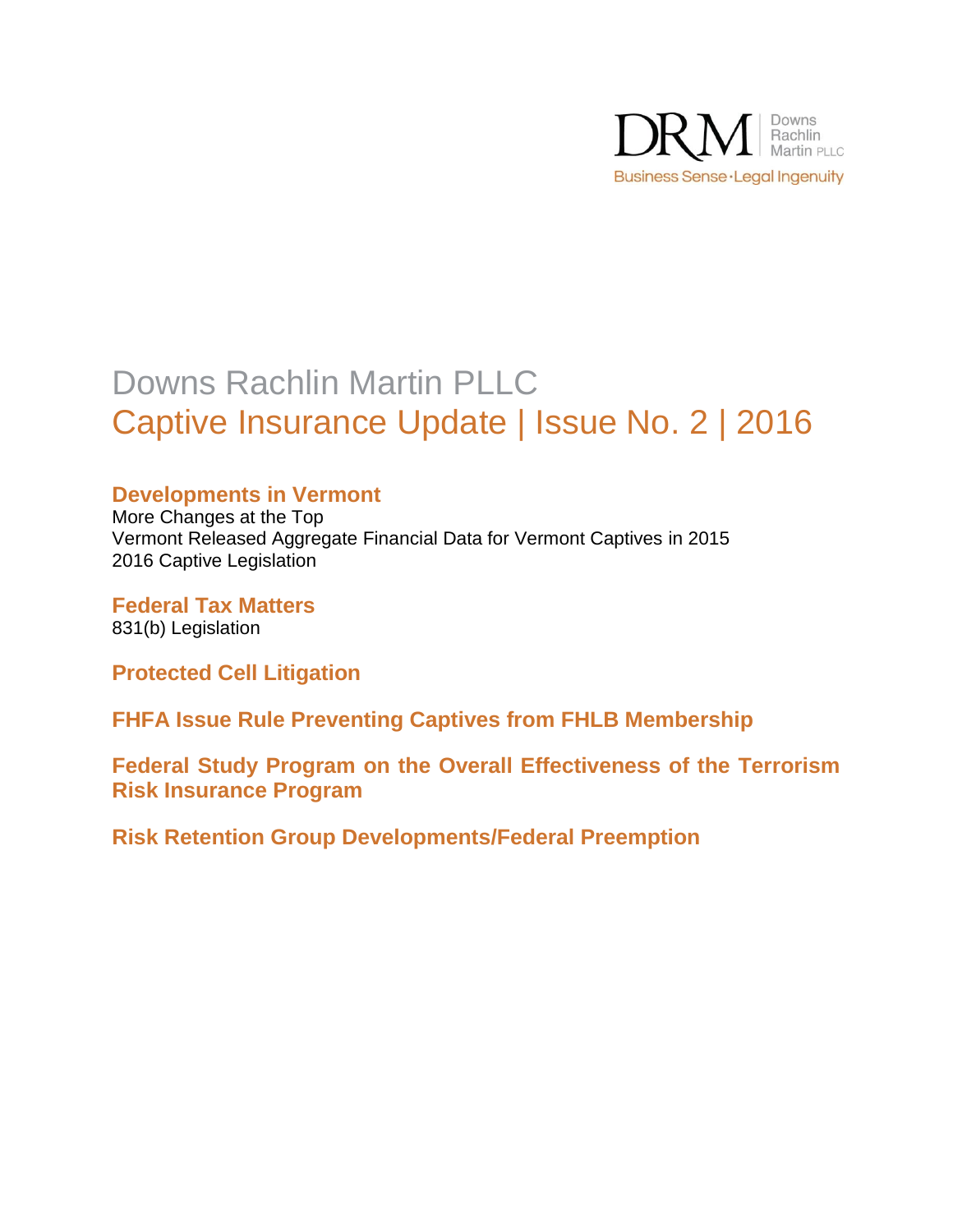#### **Developments in Vermont**

#### **More Changes at the Top**

Governor Peter Shumlin (D-Vt.) is not running for re-election this fall, so Vermont will have a new governor in January 2017. In addition, the Commissioner of the Vermont Department of Financial Regulation (DFR), Susan Donegan, stepped down in June, and Governor Shumlin has appointed a new commissioner. The new commissioner, Michael Pieciak, is an attorney who previously served as Deputy Commissioner of the DFR's Securities Division, and was very active in an investigation by the DFR, in coordination with the federal Securities and Exchange Commission, into the use of large amounts of funds raised under the Immigrant Investor Program (the "EB-5 Program") by Vermont developers. It is not clear whether the new governor will reappoint Commissioner Pieciak (assuming that the Commissioner is interested in staying on) or bring in a new person.

We expect no substantive change to the DFR's Captive Division as a result of these changes "at the top;" Deputy Commissioner David Provost continues to lead the Captive Division along with his deep bench of long-term staffers.

**Vermont Released Aggregate Financial Data for Vermont Captives in 2015**

Sandy Bigglestone, Director of Captive Insurance at the DFR, issued Memo #2016/03 on July 15, 2016, providing aggregate financial data for all Vermont captives as of December 31, 2015. Vermont captives' 2015 gross written premium totaled \$27.6 billion, which was a significant increase over the prior year. There were 588 active captives in Vermont as of December 31, 2015. Nine new captives were licensed in Vermont during the first six months of 2016.

#### **2016 Captive Legislation**

After a busy year in 2015, the legislative package for 2016, signed by the Governor on April 13, 2016, is less ambitious with a focus on improving existing laws rather than introducing new initiatives. Significant provisions of the new law include:

- **Sale or Conversion of Cell Captives**. Three new sections were added to Vermont's Sponsored Captive law. These sections, 8 V.S.A. §§6034(b) - (d), are intended to clarify the process for: (i) converting an existing protected cell into an incorporated protected cell; (ii) selling, transferring or assigning an existing protected cell to a new sponsor; and (iii) converting one or more existing protected cells or incorporated protected cells into a different type of captive (pure, RRG, industrial insured, etc.). These provisions will provide a clear path for Vermont-domiciled cell captives to expand and adapt to the changing needs of their businesses.
- **Dormancy.** 8 V.S.A. §6024 allows pure captives to apply for a certificate of dormancy if they had: (i) ceased transacting the business of insurance; and (ii) no remaining liabilities associated with insurance transactions. If approved, a dormant captive is subject to a statutory minimum capital requirement of \$25,000 (rather than \$250,000), and is not subject to any premium tax. Dormancy, therefore, allows a company to mothball a captive, rather than dissolve it, so that it can cheaply and easily be restarted if and when conditions warrant. The 2016 legislation allows sponsored captives and

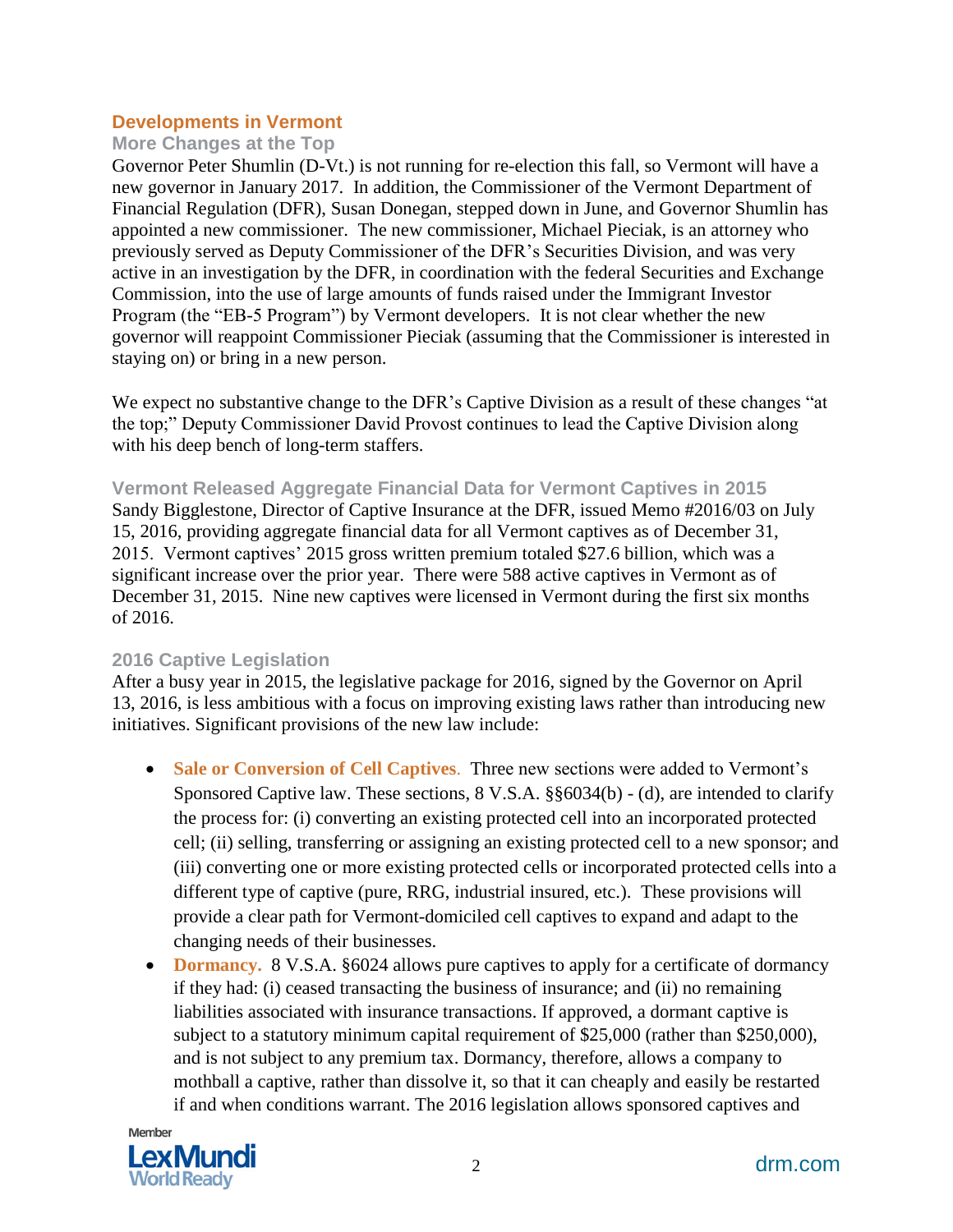industrial insured captives to take advantage of the dormancy provisions and eliminates the prohibition on dormancy for captives that historically insured controlled unaffiliated business.

- **Fiscal Year Filers.** 8 V.S.A. §6007(c) allows pure captives and industrial insured captives to request that annual reports be due after the fiscal year-end, rather than the calendar year-end. This may be useful for captives whose insureds use a fiscal year that does not match the calendar year. The 2016 legislation adds association captives and sponsored captives to the list of entities that can request a fiscal-year-end filing.
- **Governance Standards for Risk Retention Groups.** With a year of experience in implementing the new governance standards for risk retention groups, the 2016 legislation adds several provisions intended to rationalize the governance standards and ease (somewhat) the related implementation burden.
	- 8 V.S.A.§6052(g)(1)(D) was revised to make it clear that a defense counsel will only be deemed to be a material service provider if its annual fees meet the statutory thresholds for three of the past five years. It is very difficult to predict defense counsel's fees in advance so the proposed legislation relaxes the requirement and makes the inquiry retrospective.
	- $\bullet$  8 V.S.A. §6052(g)(2) was revised to eliminate the requirement that the attorney-infact of a reciprocal meets the same independence requirements as a company's board. Most reciprocals have a subscribers advisory committee that is subject to the independence requirement and that supervises the attorney-in-fact. Applying the independence requirement to the attorney-in-fact was duplicative.
	- 8 V.S.A. §6052(g)(5) was revised to replace the term "plan of operations" with "business plan" to make it clear that a company's business plan for governance standards, one of the required components of the governance standards, does not need to be filed in each state in which a risk retention group is registered.

In addition, the DFR issued Memo #2016/02 on March 25, 2016 clarifying several provisions of the new Governance Standards, and requiring that all RRGs attest to their compliance with the standards. The DFR is expected to issue additional guidance shortly, which will address a number of other issues that have arisen in connection with the implementation of the new Governance Standards.

#### **Federal Tax Matters**

#### **831(b) Legislation**

Shortly after so-called 831(b) captives appeared on the IRS's "dirty dozen" list, Congress passed new legislation significantly expanding the scope of the election while tightening the eligibility requirements to address the perceived abuses that led to IRS scrutiny. Section 831(b) of the Internal Revenue Code allows certain small property and casualty insurance companies to be taxed solely on investment income, excluding underwriting income.

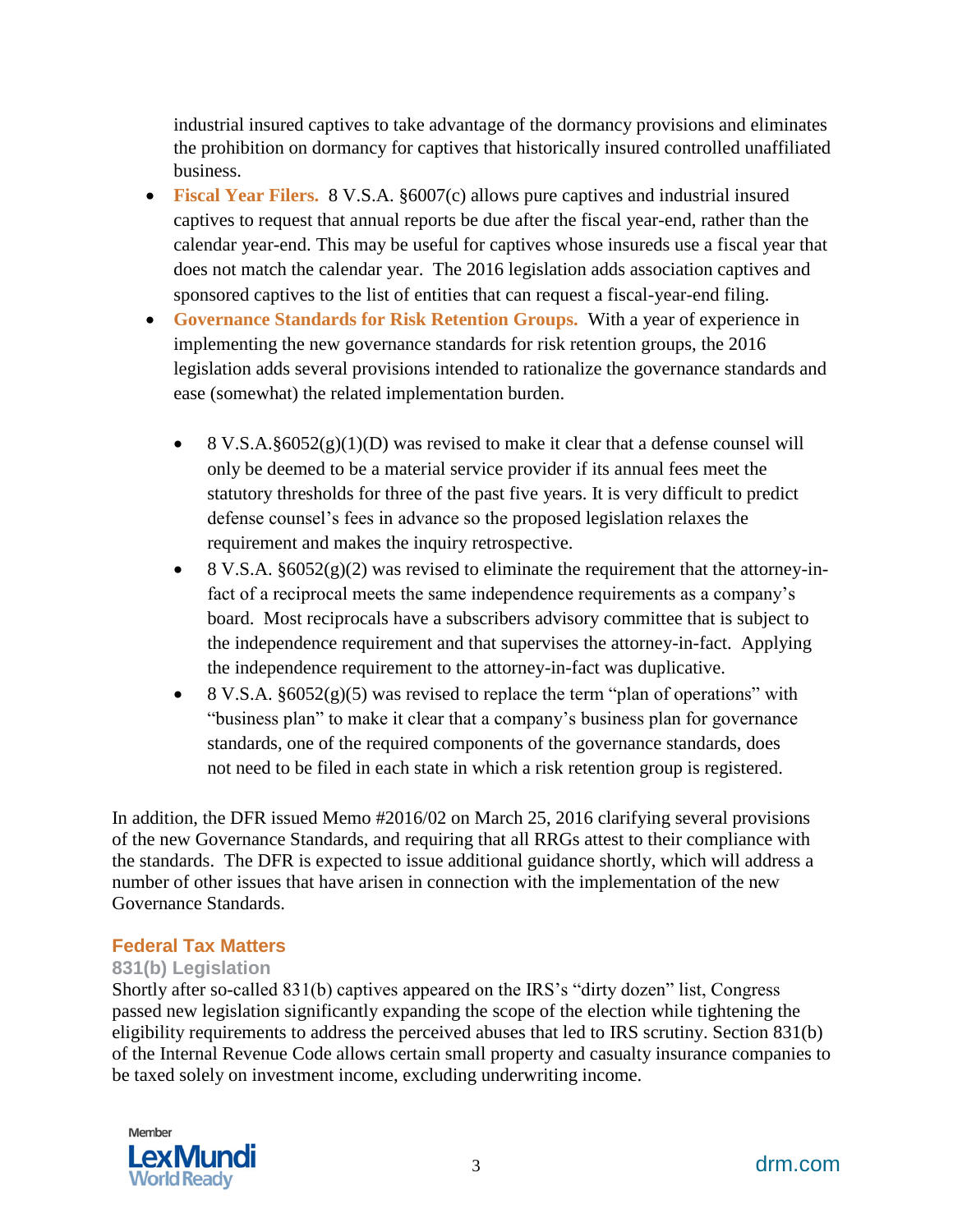For tax years beginning after December 31, 2016, to qualify for the 831(b) election, a captive must satisfy one of the following tests:

- **Diversification.** No more than 20% of a captive's premiums can be attributable to a single insured (including all companies within the same controlled group).
- Ownership. The ownership test is difficult to parse, but it apparently can be satisfied in one of two ways:
	- 1. None of the captive's direct or indirect owners is the spouse or lineal descendant of a direct or indirect owner of any of such captive's insureds; or
	- 2. If one or more of the captive's direct or indirect owners is the spouse or lineal descendant of one or more of the direct or indirect owners of the captive's insured businesses, then the direct or indirect ownership interest of such spouse or lineal descendant must match (plus or minus 2%) his or her ownership interest in the relevant insured business.

For captives that are able to satisfy one of these tests, the new legislation increases the cap on written premiums from \$1.2 million to \$2.2 million and indexes the cap for inflation.

## **Protected Cell Litigation**

Despite the common use of protected cell captives (a/k/a "sponsored captives" in Vermont) around the world, there is very little jurisprudence on the enforceability of the segregation of assets and liabilities afforded by the structure. On May 13, 2015, the United States District Court for the District of Montana issued an interesting decision in which it found that an unincorporated cell within a protected cell company does not have the capacity to sue or be sued independent of the protected cell company. The case also seems to support the segregation of assets and liabilities in a protected cell company. The full case can be reviewed here: [www.drm.com/uploads/1268/doc/Pac](http://www.drm.com/uploads/1268/doc/Pac) Re v Amtrust NA Order 5-13-16.pdf

In this case, a dispute arose under a reinsurance contract entered into by Pacific Re, Inc. (Pac Re), which is a protected cell captive insurance company, on behalf of Pac Re 5-AT (Cell 5), which is a cell within Pac Re. A demand for arbitration was made against Pac Re by the reinsureds, AmTrust North America, Inc. and Technology Insurance Company, Inc. Pac Re responded that the proper party to be named in the demand for arbitration was only Cell 5, and not also Pac Re. The narrow issue in the case was whether Pac Re was a proper party to the arbitration.

The Court ruled that the unincorporated cell (Cell 5) is not a separate legal entity, although it is clear that the liabilities and assets of the protected cell are segregated from the other cells. Accordingly, the Court found that the cell does not have the capacity to sue or be sued independent of the larger protected cell company. The Montana protected cell legislation specifically states that the "creation of a protected cell does not create, with respect to that protected cell, a legal person separate from the protected cell captive insurance company unless the protected cell is an incorporated cell." The Court ruled that Pac Re was a proper party to the arbitration.

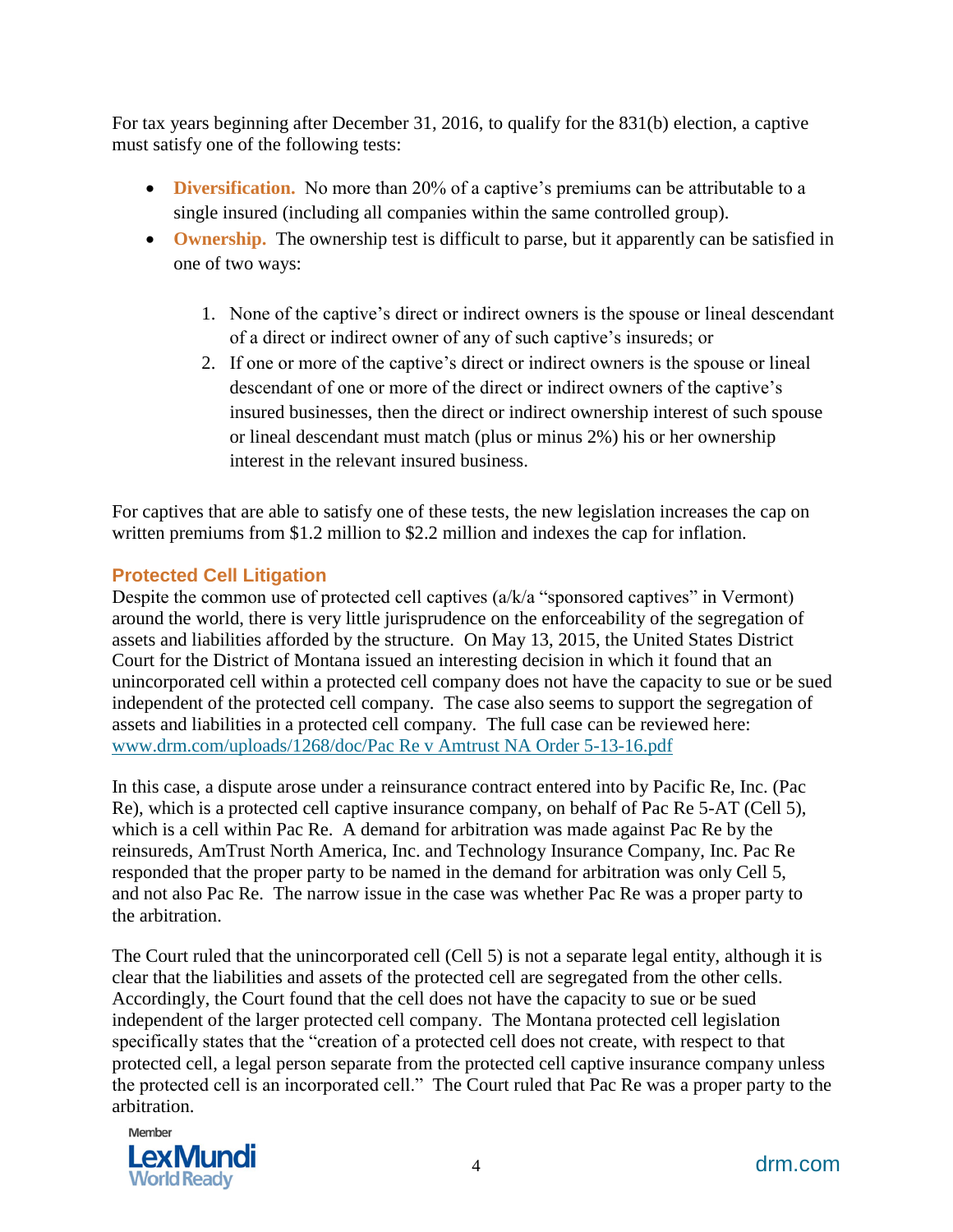Two interesting conclusions follow from the Montana case. First, the integrity of the segregation of assets and liabilities between cells in a protected cell company appears to have been respected by at least one court. And second, there is a difference, at least under Montana law, between the rights and obligations of an incorporated cell versus an unincorporated cell.

#### **FHFA Issue Rule Preventing Captives from FHLB Membership**

In January 2016, the Federal Housing Finance Agency (FHFA) issued a final rule amending its regulation on Federal Home Loan Bank (FHLB) membership. Prior to the new rule, "insurance companies" were eligible for membership in the FHLB and, therefore, eligible for low-cost government-backed financing. In the last several years, a large number of Real Estate Investment Trusts (REITs) have gained access to this low-cost federal financing indirectly, through ownership of a captive. The new rule, however, defines "insurance company" to exclude captives. As a result, captives are no longer eligible to become members of the FHLB and those that are members have five years to terminate their membership (or one year in the case of a captive that joined after the date the rule was first proposed).

#### **Federal Study on the Overall Effectiveness of the Terrorism Risk Insurance Program**

On March 4, 2016, the Treasury Department requested that insurers submit insurance data regarding their participation in the Terrorism Risk Insurance Program Reauthorization Act of 2015 (TRIPRA). The data is being requested on a voluntary basis this year, but reporting of such data may become mandatory in the future. Data being sought includes, among other information, lines of insurance with exposure to terrorism losses, premiums earned on such coverage, geographic location of the exposures, pricing, the take-up rate, and the amount of private reinsurance purchased. The information is intended to assist the Secretary of the Treasury in analyzing the effectiveness of the TRIPRA program, which was mandated by TRIPRA.

David Provost, the Deputy Commissioner of the DFR, has urged all Vermont captives writing terrorism coverage to comply with the request even though it is voluntary. Deputy Commissioner Provost noted that submission of the data will likely become mandatory, and voluntary responses provided now will help identify areas where companies may need to improve their data collection (or where Treasury may need to modify its data request).

#### **Risk Retention Group Developments/Federal Preemption**

As we have reported in our Captive Insurance Updates in the past, RRGs have won some significant court victories in the last few years on the issue of federal preemption under the Liability Risk Retention Act (LRRA) of non-domiciliary states' efforts to regulate RRGs. However, a recent decision in Louisiana has gone the other way. In *Zeigler, et al. v. The Housing*  Authority of New Orleans (La. 4<sup>th</sup> Cir., March 23, 2016), the State of Louisiana Fourth Circuit Court of Appeals reversed the lower state court's ruling that the Louisiana direct-action statute is preempted by the LRRA. The National Risk Retention Association filed an amicus curiae brief in the appeal of the decision, in support of the line of cases that have held that the LRRA preempts all state laws that regulate the operation of risk retention groups outside their state of domicile, including those state laws that grant a right of direct action by injured parties against an insurer (rather than its insured). In June 2016, the underlying case was settled, so the preemption issue will not be pursued further in the case.